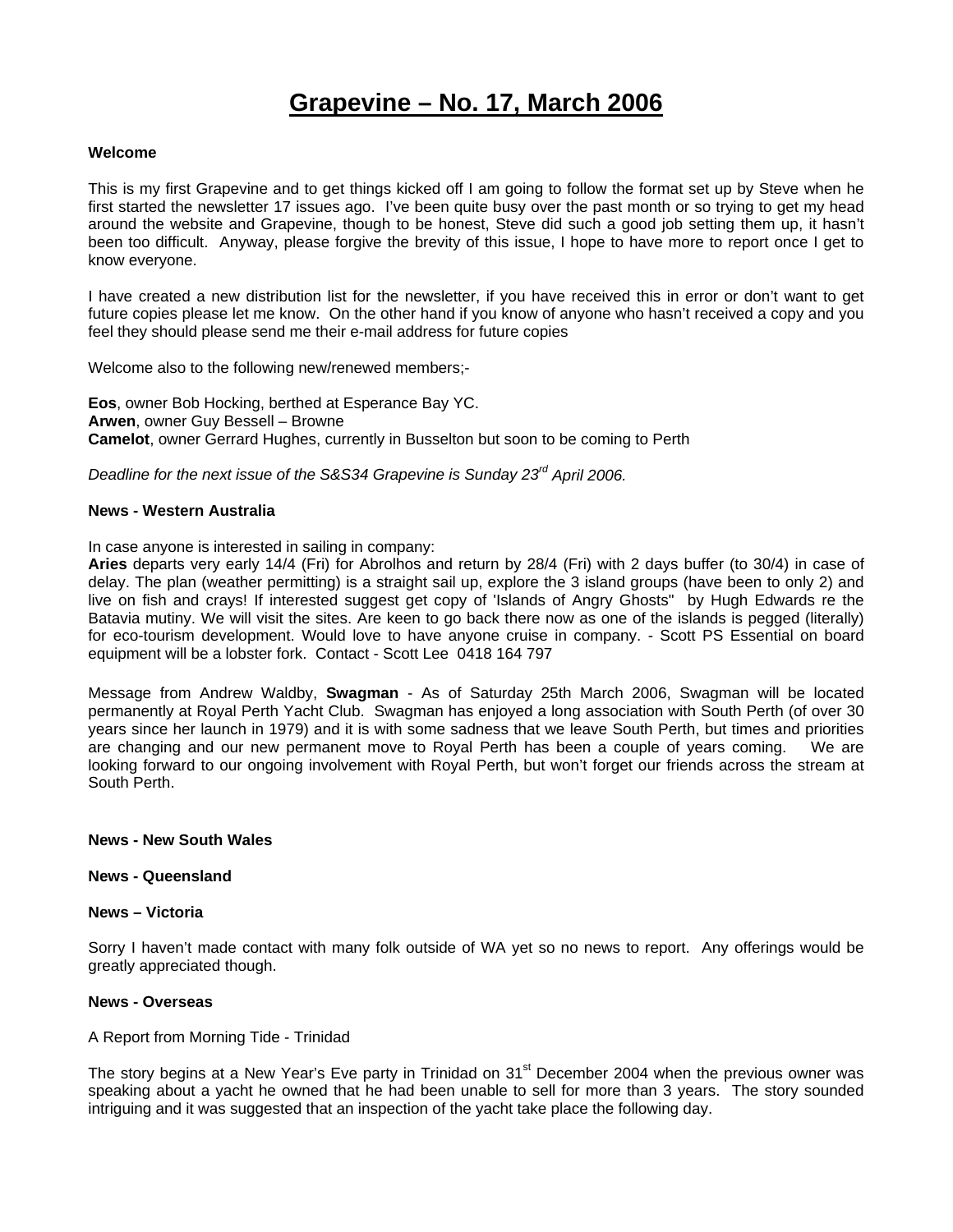What a surprise, as we arrived at the boatyard it was immediately apparent that this was one of the world famous Sparkman & Stephens 34 yachts that are one of the fastest boats in the world to windward (for their size) and the outside seemed in fair condition. However as we climbed aboard it was obvious that there were major problems, rotten timbers, corroded spars, non-functional electrics, broken winches and the like – it was reaching the point at which a decision to cut her up was not too far away.

After viewing some 30 used sails the owner was asked if he would consider a low offer for the yacht as it needed a great deal of work and he said he would consider anything. A price was suggested and immediately accepted and the renovation began.

The new owner, Peter Morris, and a local joiner called Victor Nicholas with his wife stripped out all the rotten timbers, corroded parts and the like and over a period of approximately 6 months the yacht was almost completely re-built.

The re-construction included a lot of new joinery, but because of budget considerations a lot of items were repaired or refurbished. The hydraulic backstay was non-functional and the manufacturer out of business many years previously but an old employee of the company was tracked down by email and the unit reconstructed so that it worked perfectly. A photo of the new interior is shown below:

The yacht was re-launched in May 2005 and everything seemed fine, but the next morning it was half full of water – a seacock having failed during the night. The boat was hauled out again and all of the underwater fittings replaced to avoid any further recurrence of such problems – to be re-launched again a few months later.

Next month – an account of Morning Tide at Grenada Race Week

### **Notes From Afar**

### REVELLE II

As you may be aware we left Bundaberg in Sept with the plan of returning to Perth (for a visit) via the south. I have been feeding Steve with some progress reports for Grapevine though have been a little slack since Christmas. The main excuse being a family drama that saw my wife having to return to Sydney and for a while we were uncertain about continuing on the trip. Anyhow all has been resolved and we are now back in WA!

We crossed the Bight from Streaky Bay making our landfall at Daw Island 4 1/2 days later. Not a fast trip for the 508 miles but a pleasant one. We had been waiting for a dominant high pressure system to enter the Bight - one that would hang around for a while. Well we got what we had been waiting for and the passage that we had been the most apprehensive about proved to be a non event! The wind started in the SW and gradually backed around to the NE over the next 4 days with nothing in excess of 20 knts. We ended up motoring for about 15 hrs to keep up the average as we didn't want to sit around waiting as we would normally have done.

From Daw Island and a good nights sleep, it was an easy 50 mile sail to Middle Island. We entered the anchorage there with the arrival of a "change", nothing strong but westerly quarter winds so we felt that our timing had been spot on !!

From Middle Island we have cruised slowly along to Esperance. We passed through these waters in 1987 on our way to the east and have always wanted to return. This is a great cruising ground. Hope to leave in the next few days and plan on being in Perth early April. Will continue north for the winter cruising season. Not sure what happens after that but will probably continue on over the top back to QLD.

Best wishes Tony & Marj Clarke

### **The Racing Guys**

I understand the Trade-a-Boat series is going well over East. Could someone send me the latest results for publication please.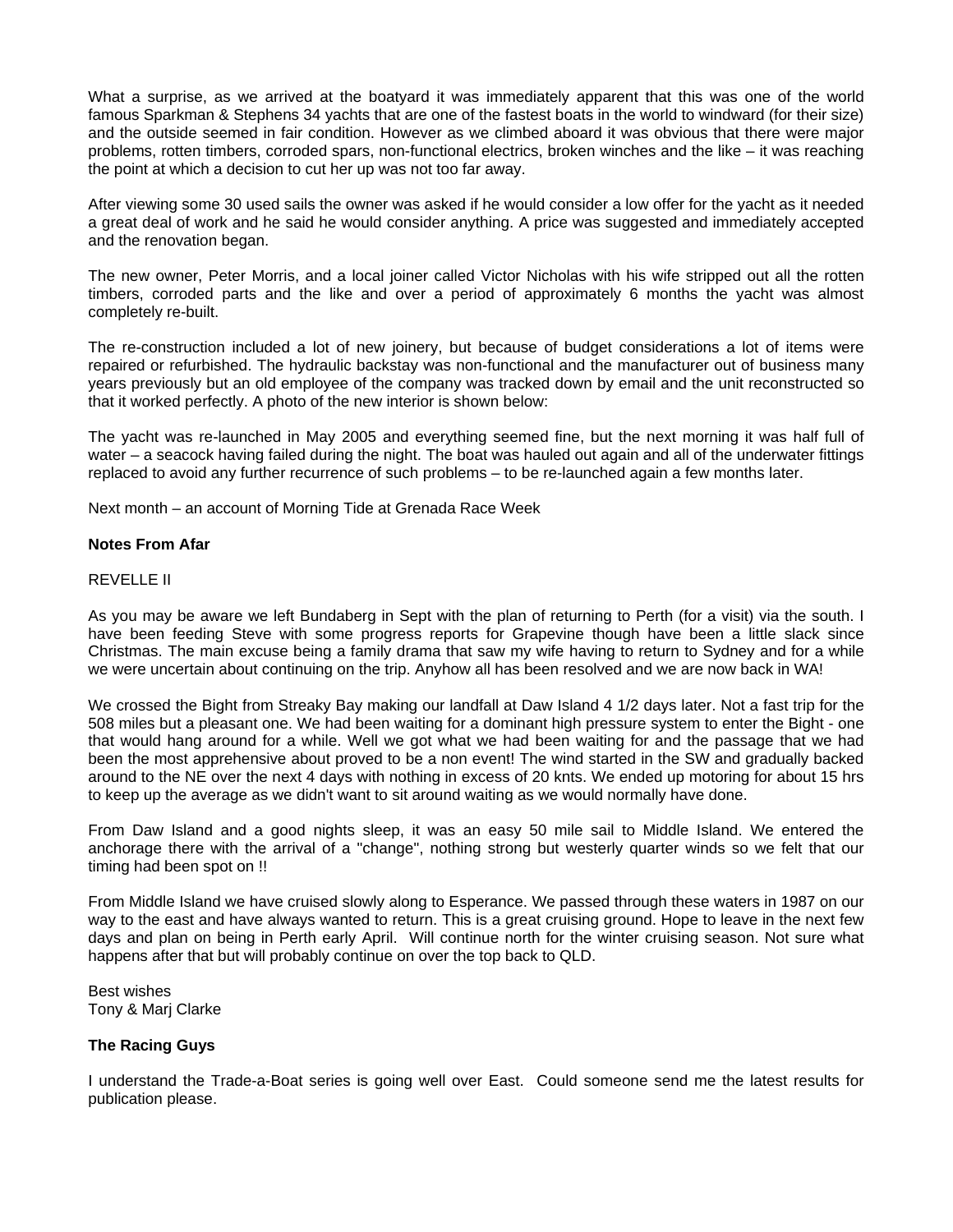Sadly SoPYC's inshore race due at the beginning of March was cancelled at the last minute due to lack of race officer and support boat crew. Apologies to those who wanted to come along

Quite a few WA members went down to Geographe Bay for Race Week this month, we hope to have a full report in next months Grapevine (can someone write one?)

*Advertisement Andrew Waldby on Swagman is looking for experienced crew for Saturday racing on the Swan River out of RPYC. Other races are likely. Contact Andrew on 0414 636372* 

*Advertisement: Downwind Helm Wanted – Sailing on SuperStar every Saturday from SoPYC and occasionally inshore/offshore racing. Contact Timbo 0400 238 968* 

## **Wot's On**

All S&S34 Assoc. members are invited to attended the following events.

**8th April 2006** - **Cruise in company** Short cruise to destination downwind, weather gods to decide!!! This is the usual pre-Commodores Cup get together and all skippers are encouraged to come along

**9th April 2006 - Commodores Race** Start at the FSC club house 11.30 AM for welcome and pre-lunch drinks (best way I've ever known to start a race) followed by a draw for Commodores to skipper each boat. The race will be JAM only and around the cans in Owen Anchorage just off Fremantle.

We need 14 starters and if anyone can let Dick Newnham (newnham@iinet.net.au) know they will be a starter

This year will see the introduction of a very special trophy for the winning S&S 34 Yacht and it's owner **THE DAVID & KATHLEEN WALTERS MEMORIAL TROPHY** on which the name of the winning yacht will be engraved each year. This is in addition to the Commodores Cup

2<sup>nd</sup> August, 2006, the Castine Yacht Club and Sparkman & Stephens will host a gala 70<sup>th</sup> Birthday Celebration for the New York 32 Class (1936 New York Yacht Club One Design Racing Yachts). The Celebration will include a Symposium led by Olin Stephens focusing on Rod Stephens own NY32, Mustang and the early days of New York 32 racing; NY32 and classic yacht racing in and around Castine Harbor; and of course a fabulous dinner party. We expect at least five NY32's to be in Castine and hope that present and former NY32 owners and their crew, NY32 and classic yacht enthusiasts will join us to share reminiscences and good cheer. Preliminary programs for this Celebration and the Notice of Race for the seventh annual Castine Classic Yacht Race to Camden on August 3 can be obtained from Tim Dallas in PDF format. This race kicks off three days of classic yacht racing, culminating in the 2006 Eggemoggin Reach Regatta.

### **Joke of the Week**

The cook was yelling in the galley as the first mate came in. "What's wrong cook?" said the first mate. The cook explained that the ship's mascot, a dog, had eaten one of his chicken pot pies. "That's serious", said the first mate, "but don't worry, we can get another dog!"

### **Definition of the Week**

**Berth** 1) Any horizontal surface whose total area does not exceed one half of the surface area of an average man at rest, onto which at least one liter of some liquid seeps during any 12-hour period and above which there are not less than 10 kilograms of improperly secured objects.

- 2) Little newborn addition to the crew.
- 3) Sometimes the result of removing the last article of clothing.

### **Readers Mart**

Stephen Owen-Conway is considering selling **Delphis**, his comments about her recent refit follow…..